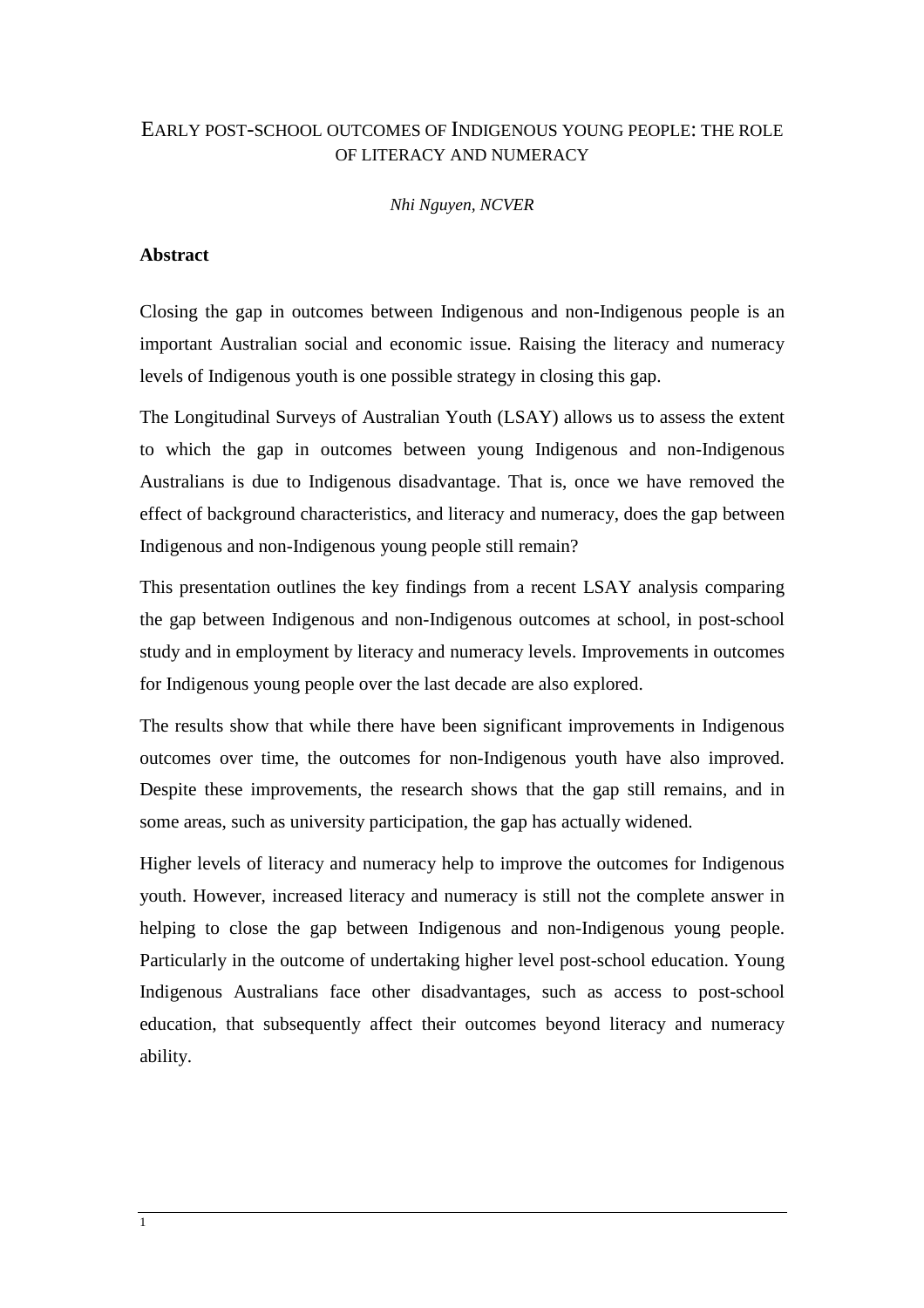## **Introduction**

Recent reports on the progress of Indigenous outcomes show that despite significant improvements in areas of education and employment, the gap between Indigenous and non-Indigenous youth remain. Across some indicators, for example university participation, the gap has actually widened. This is mainly because improvements for non-Indigenous young people have matched or surpassed the gains made by Indigenous young people.

Governments at both federal and state levels are striving to improve Indigenous people's educational attainment and employment participation.

There are multiple factors that contribute to Indigenous disadvantage. These are highly interconnected and action across a range of areas may be required to improve a single indicator (Productivity Commission, 2009). The Productivity Commission noted that achieving some targets can have multiple effects and lead to improvements across a range of indicators. For example, literacy and numeracy levels are important factors that contribute to Year 12 completion and participation in post-school education and training for all young people (Marks et al, 2000; Rothman et al, 2003). These factors in turn influence employment outcomes and individual health (Productivity Commission, 2009). Due to the consistently lower scores in reading and maths assessments by Indigenous youth, improving their performance in literacy and numeracy is one of the key target areas on the national agenda to help close the gap between Indigenous and non-Indigenous Australians

#### **Research Method**

Using data from the Longitudinal Surveys of Australian Youth (LSAY), this analysis explores the impact of literacy and numeracy levels on the educational gap between Indigenous and non-Indigenous youth. The paper looks at whether the early postschool outcomes of Indigenous people have improved in the last decade and compares two LSAY cohorts: those first interviewed in 1995 and those first interviewed in 2003.

The main part of the analysis looks at how much literacy and numeracy levels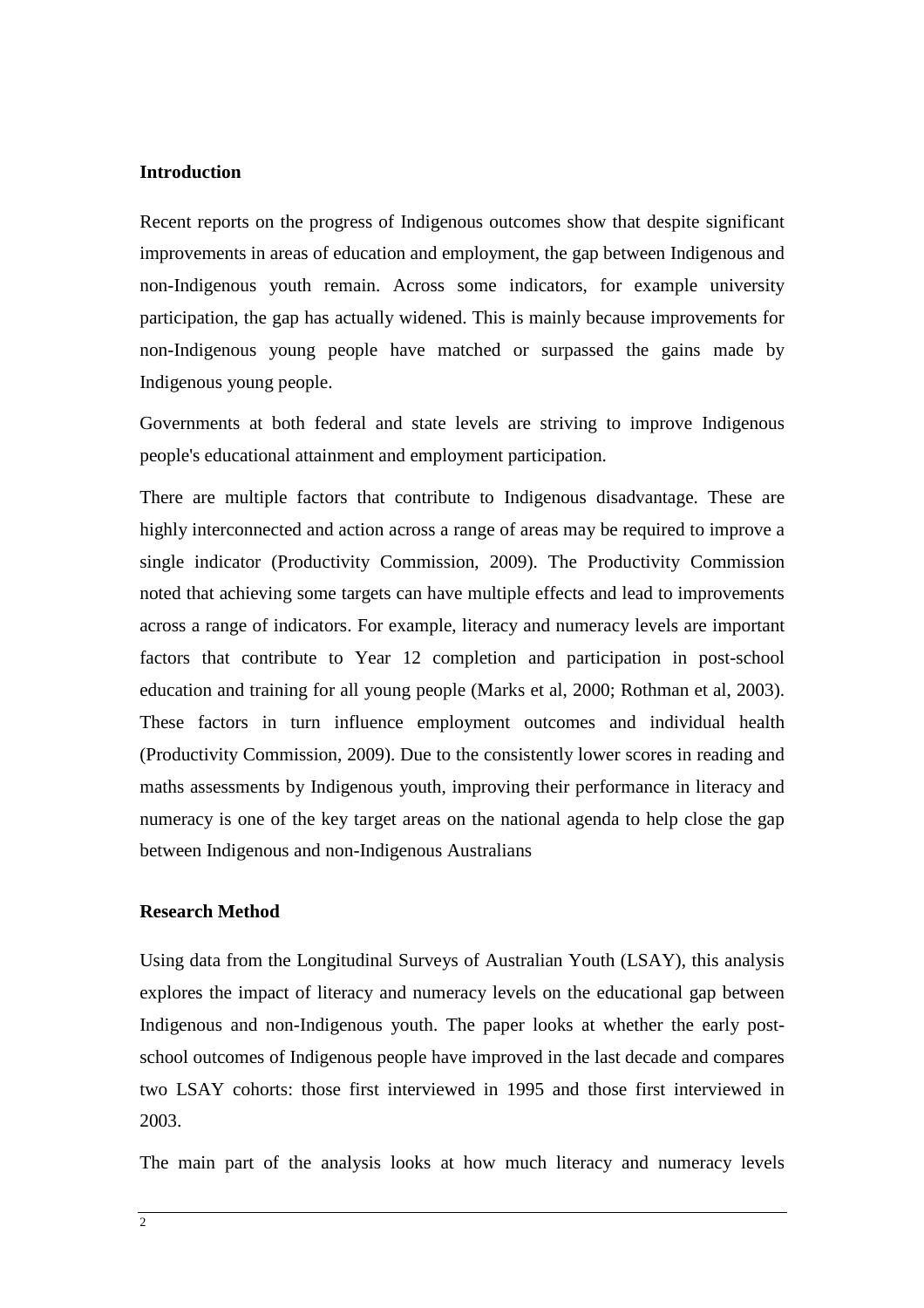contribute to the educational gap between Indigenous and non-Indigenous young people by breaking down the gap in school, post-school study and employment outcomes.

## **Findings & results**

Significant gains have been made in Year 12 completion for Indigenous youth, with the gap between them and non-Indigenous youth narrowing by more than half from a -27 percentage point difference in 1999 to -12 percentage points in 2007.

The proportion of Indigenous 19 year olds participating or completing VET study at certificate III or above increased by 4% between 1999 and 2007.

Higher literacy and numeracy levels are associated with higher Year 12 completion and university post-school study for Indigenous and non-Indigenous young people. However, these rates are lower for Indigenous youth, hence the gap remains.

High achieving Indigenous youth are not participating in university study at the rate of their non-Indigenous counterparts, despite a large proportion of these young people aspiring to university study. Instead, a large proportion of them are undertaking VET study. This may be because in non-metropolitan areas, there is better access to VET than university.

Another concern is that over 70% of Indigenous young people aspire to post-school study but less than half go on to pursue these post-school study plans. This compares to over two thirds of non-Indigenous young people participating in post-school study.

Slightly larger proportions (four percentage points) of Indigenous youth at the average age of 19.5 years are in full-time employment, among them many higher achievers. They are working mainly in trades, sales work, clerical and administration, and personal care. Around 5% are employed as professionals.

#### **Conclusion**

Improving literacy and numeracy levels contributes significantly to reducing the education gap between Indigenous and non-Indigenous youth. But a multiple level approach is required to improve Indigenous outcomes as these young people face a combination of disadvantages such as poor access to post-school education, in